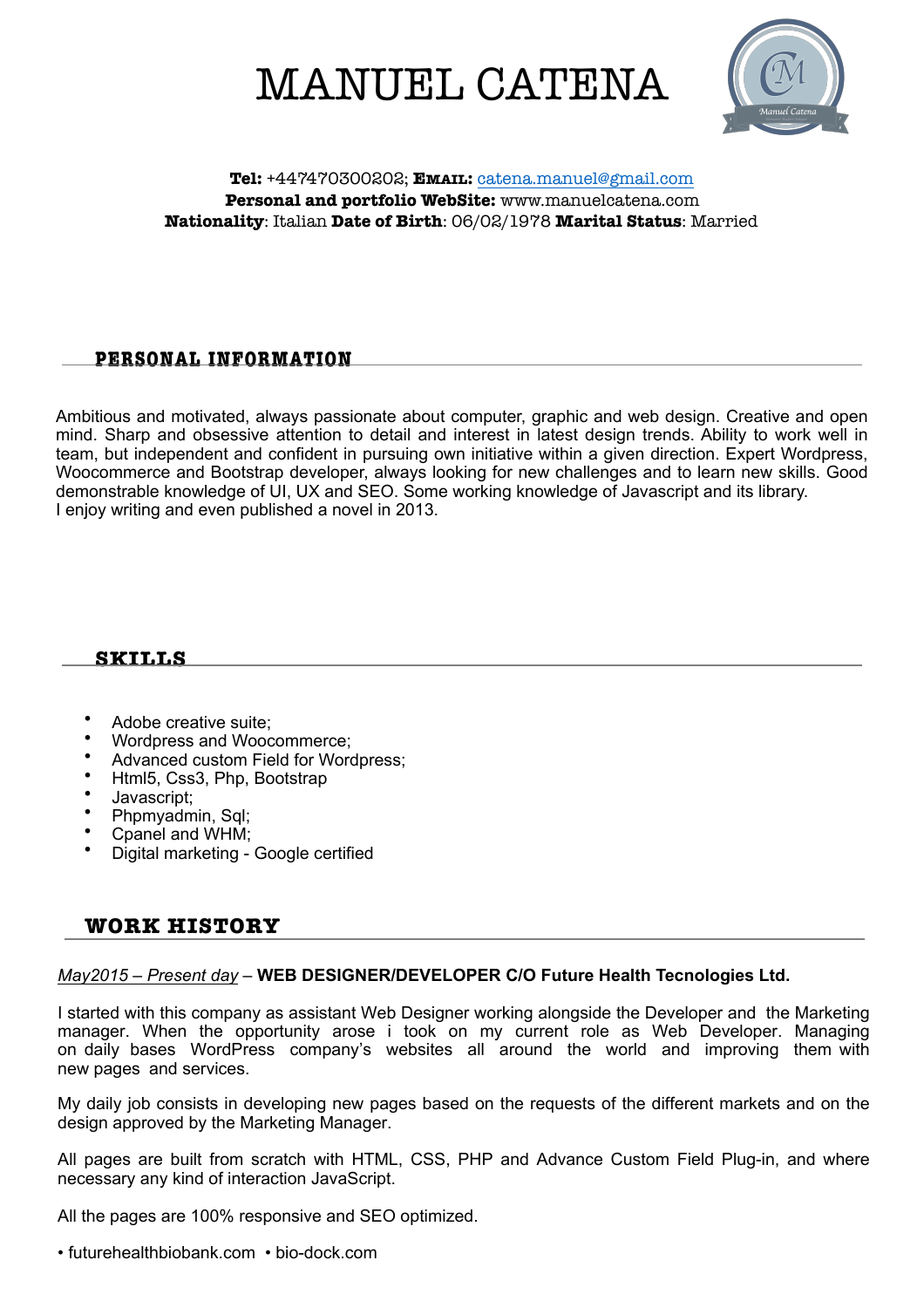## *January 2012 – Present day* – **WEB DESIGNER – FREELANCER C/O mCm Design London Ltd.**

Development and restyling of the following web sites with Wordpress:

- [www.ravarealty.com](https://www.ravarealty.com)(NewYork-Miami)
- [www.robertocapra.com](http://www.robertocapra.com)
- www.caffereggio.com
- [www.apam](https://www.apamilan.it)ilan.it
- [www.120milan.com](http://www.120milan.com)
- [www.wifiportablity.com](http://www.wifiportablity.com)
- www.greencardfree.com
- www.theoacademy.com
- www.cleverfi.com
- www.o-dvision.com
- gr8connect.thegr8experience.com
- www.odvlux.com
- www.radiomaria.org

Restyled and managing Radio Maria 52 countries websites. Ex: [www.radiomaria.ie](http://www.radiomaria.ie)

## May 2011 – December 2011 - **IT SYSTEM ADMINISTRATOR AND IBM GLOBAL SUPPORT C/O NOVARTIS Spa**

System administrator for Italy Novartis sites (active directory) and support on site for IBM global contract for company servers. Responsible for:

- Monitoring of server hardware and software in business management at IBM
- Co-ordination of software and hardware maintenance from IBM and Novartis
- Backup Management Novartis Italy
- Managing and creating security groups both internal and with other international offices
- Support to the IT Manager for issues concerning corporate servers
- Support Help Desk for questions or concerns regarding users and security policies

## March 2010 – April 2011 - **IT SYSTEM ADMINISTRATOR JUNIOR c/o YOOX GROUP SPA**

Network administrator and software and hardware supporter at the YOOX headquarters in Milan. Responsible for:

- Management of Active Directories: Creating new users, creating and managing security groups
- Backup Manager based in Milan
- Managing Printers and Printer server based in Milan
- Management of server Mac-OS
- Management of TCP / IP and Routering headquarters in Milan
- Managing mobile, VOIP and video conferencing
- Support hardware and software Mac / Windows on 150 user workstations
- Managing relationships with suppliers
- Startup new headquarters in Milan